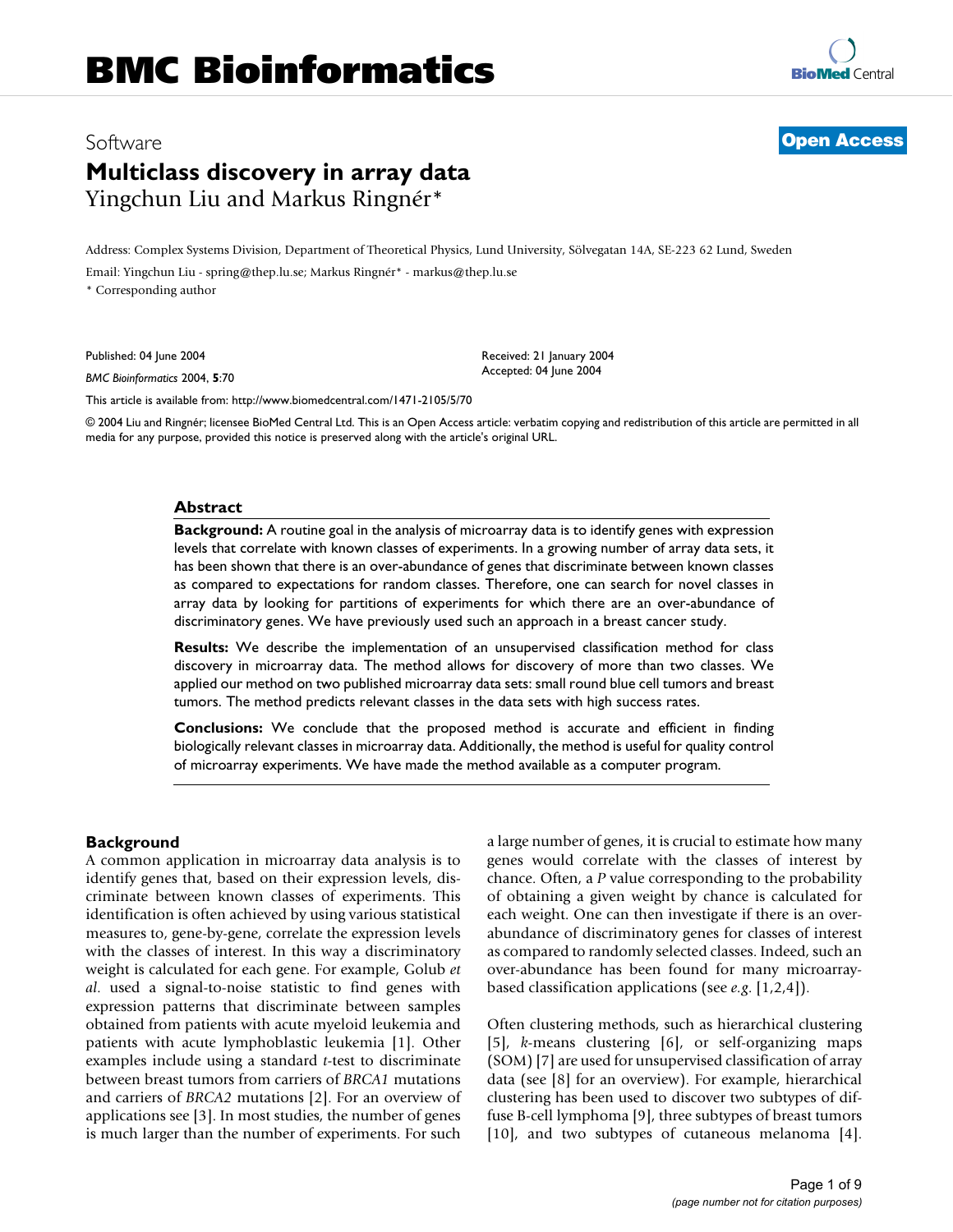Dugas *et al*. have developed an iterative *k*-means clustering method for class discovery in array data [11]. Examples of SOM-based methods for discovery of cancer subtypes include applying SOMs to automatically discover the distinction between acute myeloid leukemia and acute lymphoblastic leukemia [1], and to separate 14 different tumor subtypes [12]. SOMs and *k*-means clustering require the user to predefine the number of clusters to be found. Hsu *et al*. proposed an unsupervised hierarchical self-organizing map approach that automatically identifies a suitable number of clusters, and applied it to a couple of publicly available array data sets [13].

In these clustering methods, experiments are clustered based on the distance between them in gene expression space. An alternative unsupervised classification approach to discover classes in gene expression data, which exploits the fact that there typically is an over-abundance of genes separating known classes was proposed by Ben-Dor *et al*. [14]. In their method, classes are discovered by seeking partitions of experiments with an over-abundance of discriminatory genes. In contrast to many clustering methods, no metric to define distances between experiments is required. Furthermore, classes are discovered based only on the subset of genes that are differentially expressed between the classes, whereas in unsupervised clustering the distances are often based on all the genes. A similar classification method, which also searches for binary class distinctions in a set of samples that show separation in the expression of subsets of genes, has been developed by von Heydebreck *et al*. [15]. These classification methods are well-suited to discover several significant partitions of experiments, each based on a different subset of genes.

Inspired by the method by Ben-Dor *et al*., we have previously used a similar approach to sub-classify familial breast cancer into two classes [16]. Briefly, the approach was as follows. For a given partition of the experiments into two classes (with  $n_1$  and  $n_2$  experiments, respectively), a discriminative weight was calculated for each gene using the signal-to-noise statistic [1]. To assign *P* values to the weights one has to perform random permutation tests. Such a test was used to generate a weight distribution that could be expected for two classes with  $n_1$  and  $n_2$  experiments under the assumption of random gene expression. Using this weight distribution, each weight was assigned a *P* value corresponding to the probability to obtain the weight or larger for a random partitioning into  $n_1$  and  $n_2$ experiments. Candidate partitions of the data were scored with the number of statistically significant weights, that is the number of genes that were significantly different in expression between the classes. A simulated annealing [17] scheme was used, in which partitions were updated by changing the class of a randomly selected experiment, to find the partition of experiments into the classes with

the highest score. Our approach is different from the Ben-Dor *et al*. method in two respects. First, they use the total number of misclassification (TNoM) score to find discriminatory genes [18]. Second, we use a fixed *P* value cutoff to find the number of discriminatory genes, whereas they instead use surprise scores [14].

In this work, we have extended our unsupervised classification method for discovery of more than two classes and to allow for missing values in gene expression data. Furthermore, we have made the method publicly available as a computer program. For the breast cancer study [16], we performed random permutation tests for all possible  $n_1$ and  $n_2$  that add up to the total number of experiments. Extending the method to find a preset but arbitrary number of classes and to allow for missing values would result in performing random permutation tests for many more combinations of class sizes. For nonparametric rank-based statistics, analytically calculated *P* values correspond to what would be obtained by random permutation tests. Therefore, we decided to use such statistics instead of a parametric test. Moreover, nonparametric methods have been shown to be robust conservative (low numbers of false positives) in its application to the identification of discriminatory genes in gene expression data [19].

Here, we describe the unsupervised classification method used in our class discovery program in detail, and results from applying it on two publicly available data sets.

#### **Implementation**

#### *Identification of differentially expressed genes*

The Wilcoxon rank sum test (WT) is used to identify genes differentially expressed in two classes [21]. The nonparametric WT tests for equality of medians of two samples of data, but unlike the *t*-test it makes no assumption that the data is normally distributed. It operates on rank-transformed data rather than the raw values. In our method, the expression values of each gene are ranked across experiments from low to high, disregarding to which class each experiment belongs. For a given partition of experiments into two classes, a discriminatory weight  $u_g$  is calculated for each gene (*g*),

class 1:  $n_1$  samples class 2:  $n_2$  samples  $n_2 > n_1$ rank class 1  $w_{g} = \sum \text{ rank}_{g} (e)$  $u_g = w_g - n_1 (n_1 + 1)/2$ *e*  $= \sum$  rank<sub>g</sub>(e) ∈ ∑

where *e* denotes an experiment with rank*g*(*e*) for *g*. Next, we want to calculate a *P* value of *ug* for the null hypothesis that expression values for all experiments are drawn from the same probability distribution. If the *P* value is near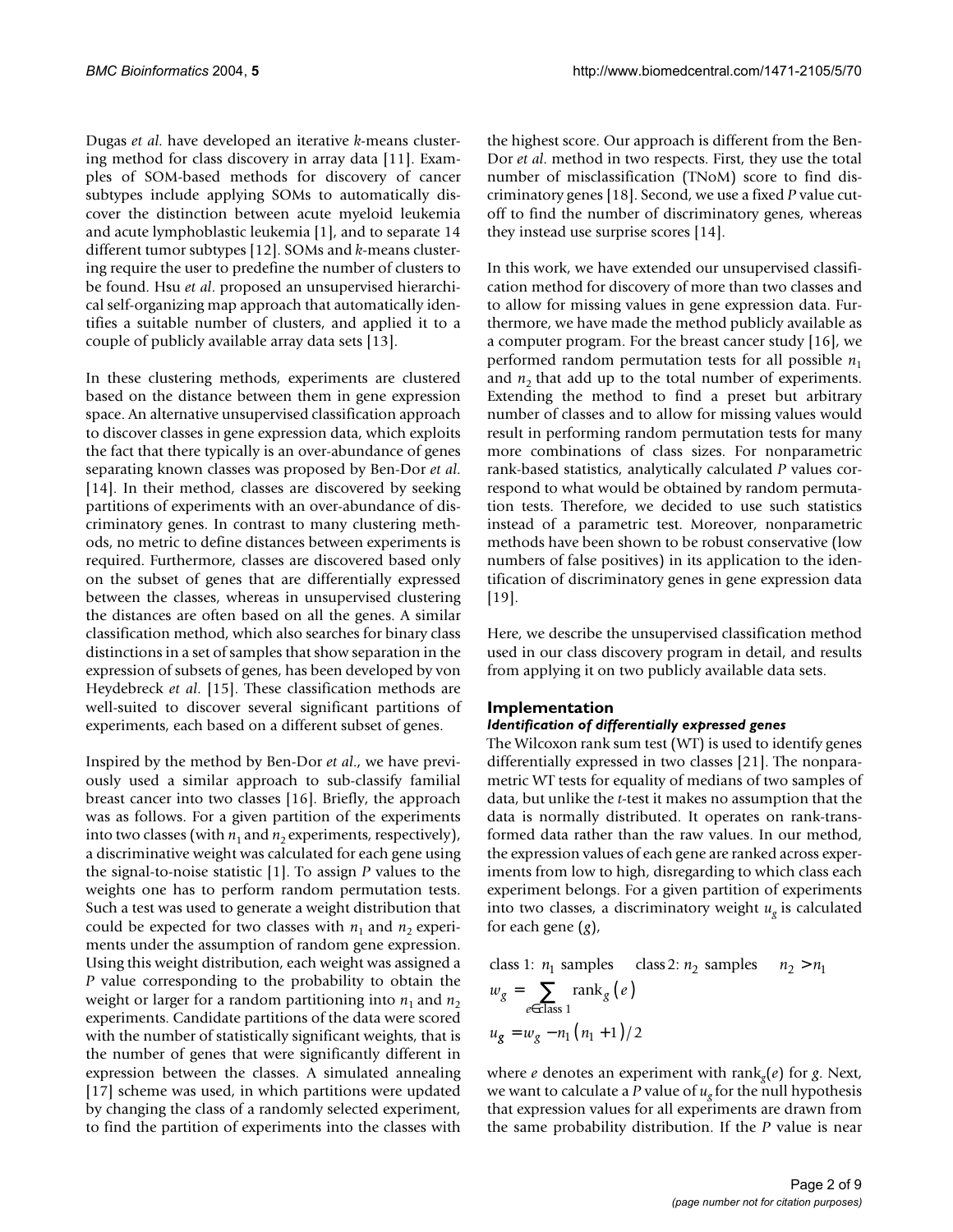zero, it casts doubt on the null hypothesis and suggests that the medians of expression values are significantly different in the two classes. For  $n_1 > 8$  (and thus  $n_2 > 8$  also), the *P* value can be calculated by using a normal approximation [22],

$$
\begin{aligned}\n\text{mean}_{u_g} &= n_1 n_2 / 2 \\
\text{var}_{u_g} &= n_1 n_2 \left( n_1 + n_2 + 1 \right) / 12 \\
&z = \left( u_g - \text{mean}_{u_g} \right) / \sqrt{\text{var}_{u_g}} \\
&z \in N(0, 1).\n\end{aligned}
$$

For partitions with  $n_1$  being at least 9, we use this normal approximation. For partitions with  $n_1$  smaller than 9, we assign *P* values to  $u_g$  using a random permutation test. For each  $n_1$  and  $n_2$ , the test is based on 50,000 random permutations of class labels. For the WT, we use two-sided tests.

For partitions of experiments into three or more classes, the Kruskal-Wallis test (KWT) is used to identify discriminatory genes [23]. The KWT is a nonparametric version of the one-way analysis of variance (ANOVA), uses the ranks of the data, and is an extension of the WT to more than two groups. It tests for equality of medians of *k* samples of data. For a given partition of experiments into *k* classes, a discriminatory weight *H<sub>g</sub>* is calculated for each gene,

 $class\ i:n_i$  samples

$$
n = \sum_{i=1}^{k} n_i
$$
  
\n
$$
R_g(i) = \sum_{e \in \text{class } i} \text{rank}_g(e)
$$
  
\n
$$
H_g = \frac{12}{n(n+1)} \sum_{i=1}^{k} \frac{R_g(i)^2}{n_i} - 3(n+1).
$$

For partitions where all classes have at least 5 samples, the sampling distribution of  $H<sub>g</sub>$  can be approximated very well by a chi-square distribution with *k* - 1 degrees of freedom [22]. Hence, the *P* value for the null hypothesis that expression values for all experiments are drawn from the same probability distribution can be calculated from χ2(*k* - 1). If the *P* value is close to zero it suggests that the median of expression levels for at least one class is significantly different from the others. This does not necessarily mean that every group differs from every other group. For partitions with all classes having at least 5 experiments, we use the chi-square approximation. *P* values are not calculated for partitions into more than 2 classes for which a class have less than 5 experiments.

Missing values is handled by using, for each gene, only those experiments for which there exists measurements in the calculation of the statistical test (WT or KWT).

## *Scoring partitions of experiments*

Each partition of experiments is assigned a score corresponding to the number of genes with *P* values smaller than or equal to a user specified cut-off. Thus, the score is the number of genes with significantly different expression in the classes. Because the total number of genes for a data set is identical for all partitions, we do not correct *P* values for multiple testing. For random gene expressions, we would, for a typical partition, expect a score of *P* multiplied by the total number of genes. We denote this expected score by *E*.

#### *Finding the partition with the highest score*

We use simulated annealing (a global optimization method) to find the partition of the experiments into a given number of classes with the highest score [17,24]. This procedure is described in Fig. [1](#page-3-0). In addition to the best partition, we extract all partitions investigated in the search that have a score larger than a user specified cut-off. Table [1](#page-4-0) contains the values of the parameters used in the analysis of the data sets.

#### *Peeling discriminatory genes*

For a data set there may be several biologically relevant partitions. However, one of them is often supported by many more discriminatory genes than the others. In such a scenario, the discovered partitions with the highest scores will mostly be similar to the best one, because shifting one or two experiments will still result in a higher score as compared to other relevant partitions. Hence, it may be difficult to discover important but not dominating partitions. One way to address this issue is to remove genes that contribute to the score for the best partition and run the class discovery program again using this smaller set of genes [14]. Using such a procedure, one can iteratively peel discriminatory genes from the data set to systematically investigate the presence of further partitions with significant scores.

## *Evaluation*

To further evaluate discovered classes we used hierarchical clustering. Clustering was performed using EPCLUST <http://ep.ebi.ac.uk/EP/EPCLUST/> with the distance measure parameter set to linear correlation based distance (Pearson).

To investigate discovery of two classes, we used the non-*BRCA1/2* familial breast cancer (termed *BRCAx*) data set by Hedenfalk *et al*. [16]. This data set consists of 16 *BRCAx* samples, for which intensity ratios of 4,795 clones considered to be well-measured are provided. Following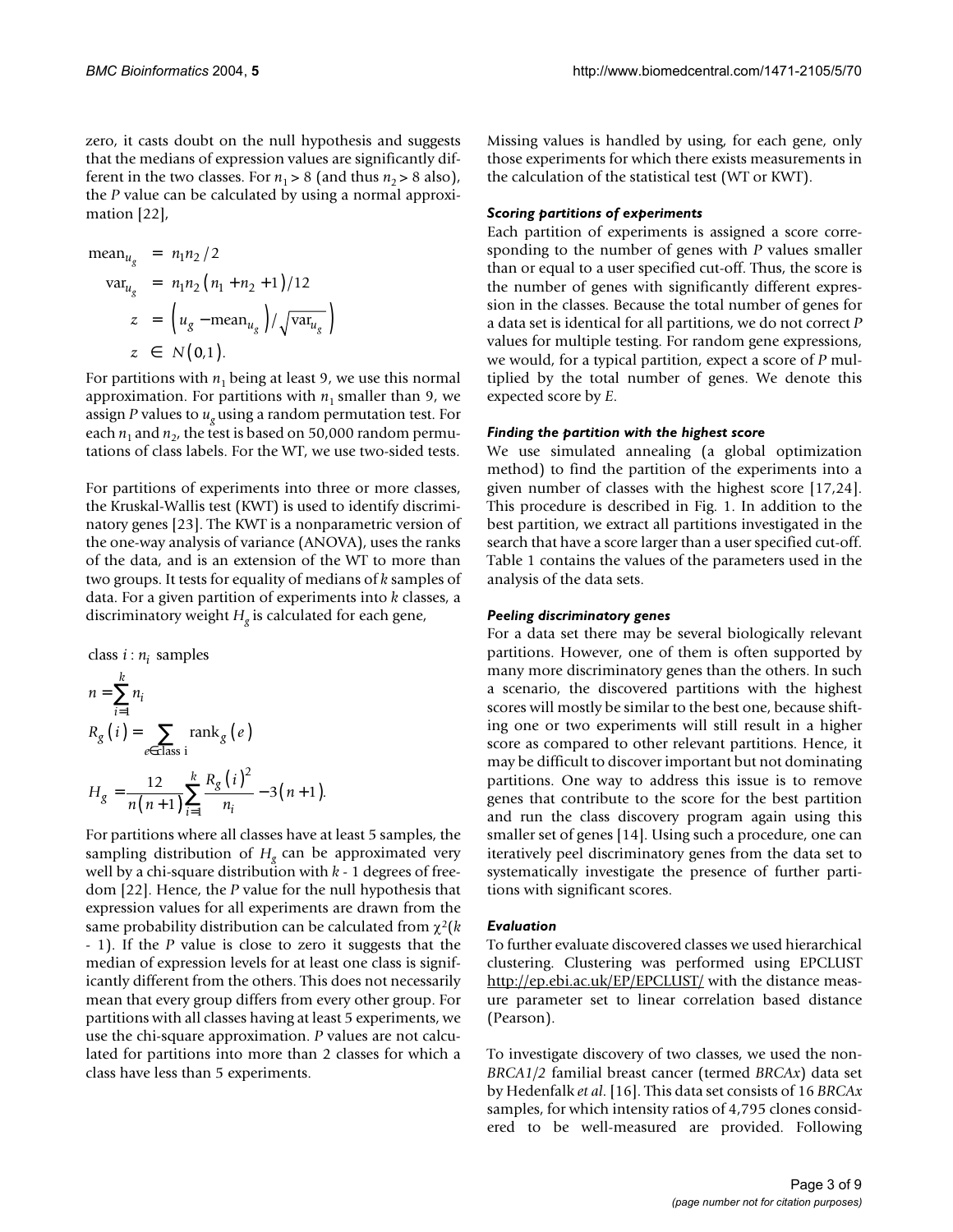- <span id="page-3-0"></span>1. Initialization
	- (a) Initialize the labeling of the experiments by randomly assigning each experiment to one of k classes. For  $k > 2$  require each class to have at least 5 experiments.
	- (b) Initialize the 'temperature'  $T = T<sub>start</sub>$ .
- 2. Procedure to optimize the partition score.
	- (a) Calculate the partition score  $(S)$  for the labeling.
	- (b) Randomly pick an experiment and change its label to a different label.
		- if  $k = 2$ , the experiment is randomly selected from all experiments.
		- if  $k > 2$ , the experiment is randomly selected from classes having more than 5 experiments.
	- (c) Calculate the score for the changed labeling  $(S_{\text{new}})$ .
		- Accept the changed labeling, if  $S_{\text{new}} > S$ ; otherwise, accept it with probability e  $(S_{\text{new}} - S)/T$ .
- If the changed labeling is accepted set  $S = S<sub>new</sub>$ . If not, keep the original labeling and S.
	- (d) Decrease T by a factor  $\eta$  ( $T \leftarrow \eta T$ ), if N<sub>success</sub> changed labelings have been accepted, or N<sub>total</sub> changed labelings have been proposed at the current  $T$ .
	- (e) Repeat steps  $2(b)$ -2(d) until T in step  $2(d)$  becomes smaller than  $T_{end}$ .
	- 3. Extract all partitions with scores larger than a threshold  $(S_c)$  and the discriminatory genes associated with each of them.

The essential algorithmic steps in the class discovery procedure. For actual values of the parameters used in the analysis see Table 1.

Hedenfalk *et al*., we performed pre-processing of the data such that the log intensity ratios were mean-centered and these values were used as a measure of the expression levels.

To investigate discovery of more than two classes, we used the data for small round blue cell tumors (SRBCTs) of childhood by Khan *et al*. [20]. This data set consists of 88 samples, separated into a training and a test set, for which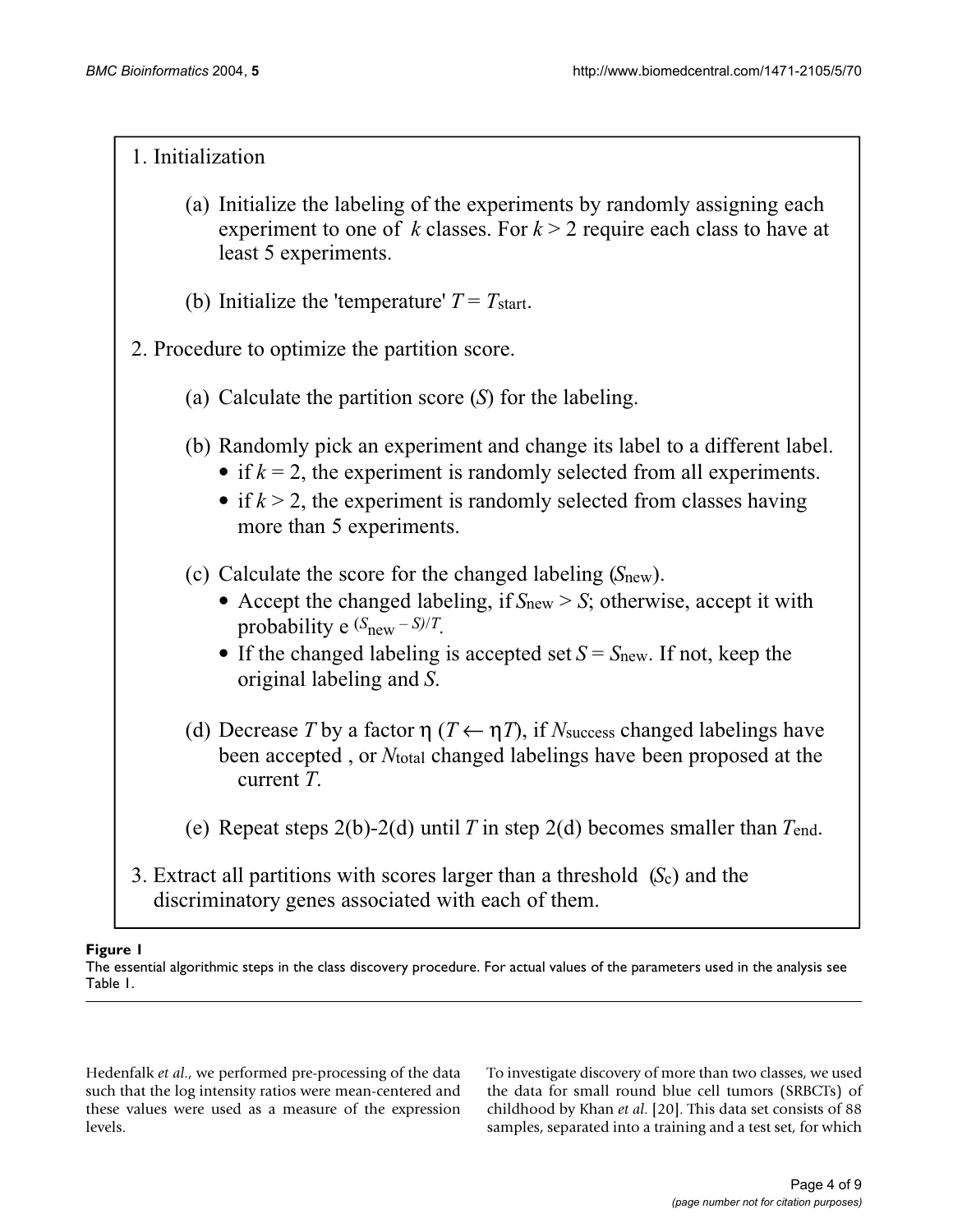<span id="page-4-0"></span>

| Table 1: Parameters in the class discovery procedure and the |
|--------------------------------------------------------------|
| values used for the SRBCT and the BRCAx data.                |

| Parameter                   | Value                     |
|-----------------------------|---------------------------|
| start                       | 3.0                       |
| $\mathsf{T}_{\mathsf{end}}$ | 0.1                       |
| η                           | 0.9                       |
| $N_{\text{success}}$        | 10                        |
| $N_{\rm total}$             | 150 (SRBCT) or 50 (BRCAx) |

<span id="page-4-1"></span>

| Batch <sup>a</sup> |            | Category Experiments <sup>b</sup>                                                                    |
|--------------------|------------|------------------------------------------------------------------------------------------------------|
| 104                | <b>EWS</b> | T1, T2, T3, T4, C1, C2, C3, C4                                                                       |
|                    | BL         | CI, C <sub>2</sub> , C <sub>3</sub> , C <sub>4</sub>                                                 |
|                    | NB.        | CI, C2, C3                                                                                           |
|                    | RMS.       | TI, T2, T3, T4, C8, CII                                                                              |
|                    | TEST       | 5.24                                                                                                 |
| I 18               | <b>EWS</b> | T6, T7, T9, T11, T12, T13, T14, T15, T19                                                             |
|                    | RMS.       | T5, T6, T7, T8, C3, C4                                                                               |
|                    | TEST       | 6, 9, 11, 20, 21                                                                                     |
| 119                | <b>EWS</b> | C6, C7, C8, C9, C1O, C11                                                                             |
|                    | BL         | C5, C6, C7, C8                                                                                       |
|                    | NB.        | C4, C5, C6, C7, C8, C9, C10, C11, C12                                                                |
|                    | RMS        | C <sub>2</sub> , C <sub>5</sub> , C <sub>6</sub> , C <sub>7</sub> , C <sub>9</sub> , C <sub>10</sub> |
|                    | TEST       | 3                                                                                                    |
| 143                | <b>RMS</b> | TH                                                                                                   |
|                    | TEST       | 1, 2, 4, 7, 12, 17                                                                                   |
| 163                | <b>RMS</b> | T <sub>10</sub>                                                                                      |
|                    | TEST       | 8, 10, 13, 14, 15, 16, 18, 19, 22, 23, 25                                                            |
|                    |            |                                                                                                      |

*a*Identifier of batch of production *b*T: tumor samples; C: cell lines

relative intensities of 2,308 filtered genes are provided. In the training set, there are 63 samples belonging to four different SRBCT types, neuroblastoma (NB), rhabdomyosarcoma (RMS), Burkitt's lymphoma (BL) and Ewing's sarcoma (EWS). The test set consists of 20 SRBCTs (belonging to the four types) and 5 non-SRBCTs. Following Khan *et al*., we used the logarithm of the relative intensities as a measure of the expression levels. The 88 experiments were performed on microarrays from 5 different batches of production, and included samples from both tumor biopsy material and cell lines (Table [2](#page-4-1)).

## **Results and Discussion**

#### *Discovery of two classes in the breast cancer data set*

To validate our class discovery program, we first applied it to the Hedenfalk *et al*. *BRCAx* data set and looked for two classes, as in our original analysis [16]. In that work, a signal-to-noise statistic [1] and a *P* value cut-off of 0.001 was used to discover two classes supported by 60 discriminatory genes. For a fixed *P* value cut-off, we now expect less discriminatory genes, because of the change to a rankbased statistic. Therefore, we decided to use a somewhat larger cut-off to facilitate a comparison of our set of discriminatory genes with the original set. Importantly, we found the classes discovered to be rather insensitive to changes in *P* value cut-off. Our best scoring partition was supported by 133 discriminatory genes  $(P \le 0.005)$ , whereas we would expect 24 discriminatory genes for a random partition  $(E = 24)$ . Our partition was similar to the one in the original study, except that three samples had shifted class. Moreover, the Hedenfalk *et al*. partition was also highly significant (score 117), and the top scoring partitions were dominated by partitions very similar to it. Of our 117 discriminatory genes 57 overlapped with the 60 found in ref. [16]. We conclude that the partition found in the original study is robust to changes in the details of the class discovery algorithm.

Setting the values of the parameters in the annealing schedule requires experimentation. For our data sets, we selected parameter values for which the program runs relatively fast (5–10 minutes on a standard personal computer), and for which running the program again, with a new random initialization of the classes, often resulted in again finding the best partition found previously. For more conservative parameter values ( $T_{\text{start}} = 25$ ,  $N_{\text{success}} =$ 100,  $N_{\text{total}}$  = 500) for which the program takes 10-15 times longer to run, we found that the best partition was essentially found every time the program was run (9 out of 10 times for the breast cancer data).

#### *Discovery of two classes in the SRBCT data set*

We applied our class discovery method to the 63 experiments in the SRBCT data training set, leaving the 25 experiments in the test set for verification. For two classes, our best scoring partition was supported by 602 genes (*P* <= 0.001; *E* = 2.3 genes). We investigated the score (number of discriminatory genes) for our best scoring partition as a function of *P* value cut-off. The significance of the partition is relatively insensitive to the *P* value cut-off (Fig. 2). The two classes essentially separated cell lines from tumors, with 4 cell lines (EWS-C4, RMS-C3, C8 and C11) in the tumor class. Thus, we found, in agreement with principal component analysis of the expression data [25], that the dominant separation of the experiments is into cell lines and tumors (94% correct for our two classes). The score for perfect partitioning into cell lines and tumors was 513.

## *Discovery of three classes in the SRBCT data set*

Next, we investigated discovery of more than two classes. For three classes, our best scoring partition was supported by 934 discriminatory genes (*P* <= 0.001; *E* = 2.3). The three classes separated experiments according to batches of microarray production (Table [2](#page-4-1)). Experiments on print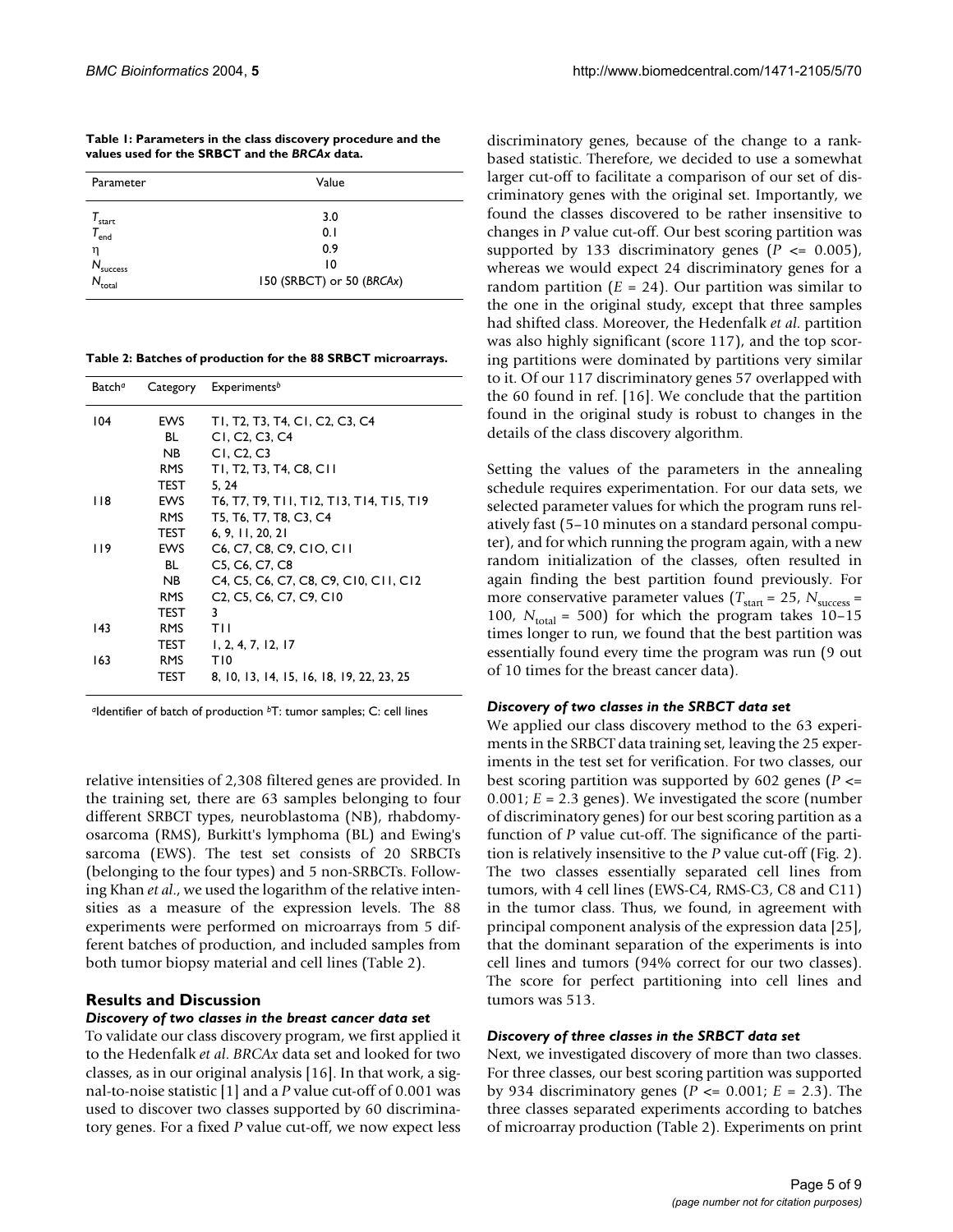

The number of discriminatory genes (score) as a function of the cut-off in *P* value. The data shown is for discovery of two classes in the SRBCT data set. The two curves are for the best partition found (light gray) and for random partitions (dark gray). For the *P* value cut-off 0.001, the best partition is supported by 602 genes, whereas the expectation for a random partition is 2.3 genes.

batches 104, 118 and 119 were in one class each. There was only one error: RMS-T4 (print batch 104) was in the class with experiments on print batch 118, as were the two experiments from batches 143 and 163. When only using the 61 training experiments belonging to batches 104, 118 and 119, the score for a perfect partitioning into these three batches was 923.

# *Discovery of four classes in the SRBCT data set*

For four classes, our best scoring partition was supported by 1051 discriminatory genes (*P* <= 0.001; *E* = 2.3). The four classes were identical to our result for three classes (according to print batches), except that the BL experiments (on batches 104 and 119) were in a class of their own. Thus, apart from finding the BL class, the dominant separation of the experiments into four classes is according to print batches. In agreement with our result, BL was in the original supervised analysis found to be the category with the most distinct expression profile [20]. The score for perfect partitioning into the four SRBCT categories was 544, which though not the best score is highly significant compared to random expectations.

# *Peeling genes discriminatory for batches of array production*

To reveal partitions into four biologically relevant classes, we proceeded by removing genes discriminatory for print

<span id="page-5-0"></span>**Table 3: The four classes of experiments identified by the class discovery program (score = 470;** *P* **< 0.001;** *E* **= 1.4) after removing 923 genes discriminatory for batches of array production.**

| Category <sup>a</sup> | Class 1 | Class <sub>2</sub> | Class 3 | Class <sub>4</sub> |
|-----------------------|---------|--------------------|---------|--------------------|
| ВL                    | 8       |                    |         |                    |
| EWS-C                 |         | 8                  |         |                    |
| EWS-T & RMS-T         |         | O                  | 22      |                    |
| NB-C & RMS-C          |         |                    |         | 18                 |

*<sup>a</sup>*T: tumor samples; C: cell lines

<span id="page-5-1"></span>**Table 4: The four classes of experiments identified by the class discovery program (score = 353;** *P* **< 0.001;** *E* **= 1.2) after removing 1076 genes discriminatory for batches of array production or cell lines versus tumors.**

| Category   | Class I | Class 2 | Class 3 | Class 4 |
|------------|---------|---------|---------|---------|
| BL         | 8       | 0       | 0       |         |
| <b>EWS</b> | 0       | 12      | 10      |         |
| <b>RMS</b> | 0       |         | 13      |         |
| <b>NB</b>  | 0       | 0       | 0       | 12      |
|            |         |         |         |         |

batches from the dataset. We removed the 923 genes found to be discriminatory between the 3 major print batches. The best partition found was supported by 470 discriminatory genes ( $P \le 0.001$ ;  $E = 1.4$ ). The four classes corresponded to BL, EWS cell lines, EWS and RMS tumors, and NB and RMS cell lines, respectively (see Table [3](#page-5-0)), with 89% of the experiments correctly assigned to these categories. Using the four SRBCT categories instead, the four classes corresponded to correct assignment of 48% of the experiments. For this reduced data set, the score for perfect partitioning into the four SRBCT categories was 390. Hence, the removal of genes discriminatory for print batches had the desired effect: the dominant partition no longer reflected print batches, but instead biologically relevant categories. However, there was a separation of tumors from cell lines.

# *Peeling genes discriminatory between cell lines and tumors*

To further reveal relevant partitions, we also removed the 513 genes discriminatory between cell lines and tumors. There was an overlap between these genes and the 923 previously removed print batch discriminatory genes, resulting in the removal of a total of 1076 genes. Using neural networks, Khan *et al*. identified a set of 96 genes with which they were capable of classifying the four categories. Of these 96 genes, 62 remained in our dataset after peeling. For the peeled data set, the best partition found was supported by 353 discriminatory genes (*P* <= 0.001; *E* = 1.2), including 46 of the 62 genes identified by Khan *et*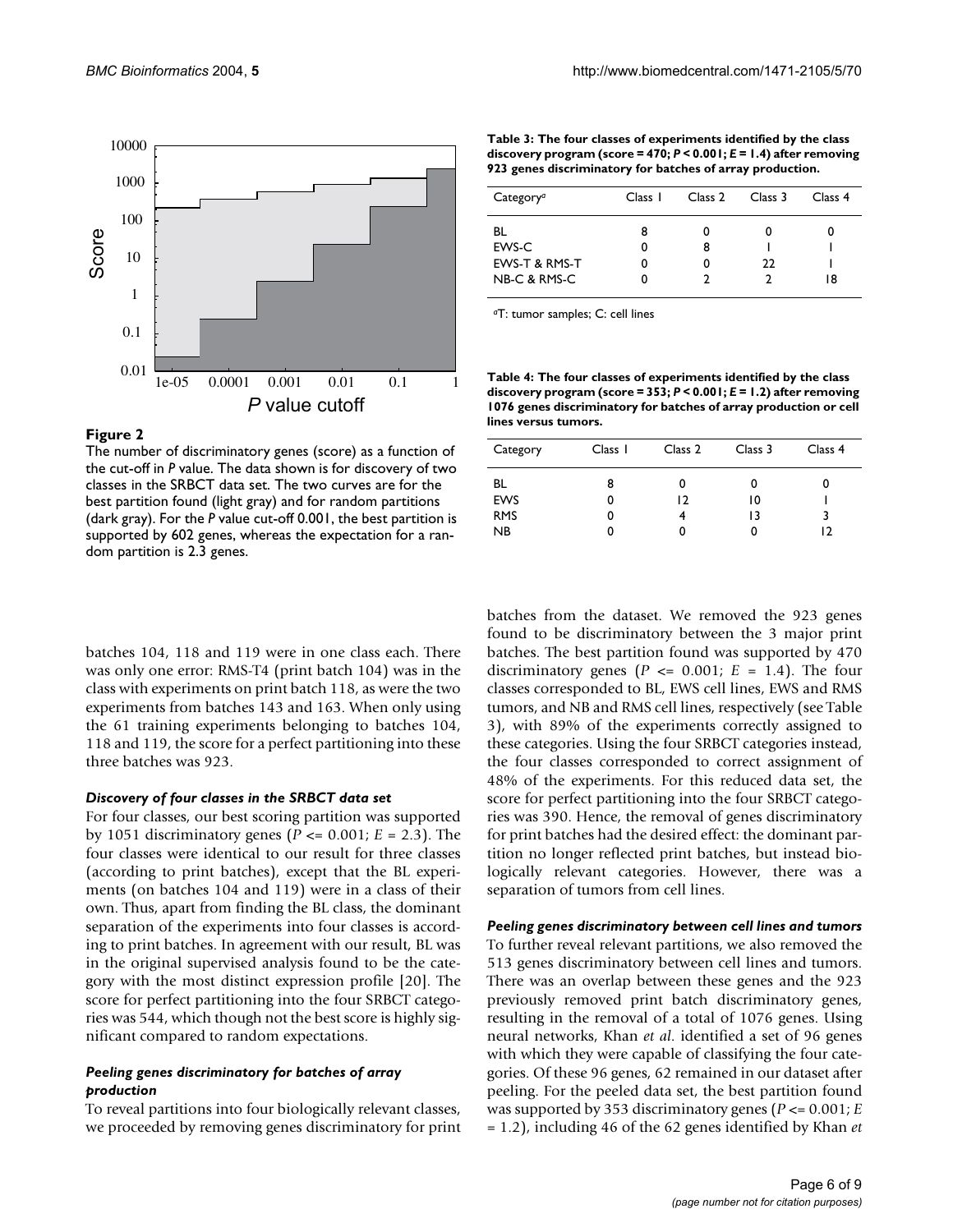

Hierarchical clustering of the 63 SRBCT training experiments. The clustering was performed using the 353 genes discriminatory for the best partition found in the data set reduced for genes discriminating cell lines versus tumors or between print batches. Using the discriminatory genes found by our unsupervised method results in clusters that correspond to the disease categories. The scale shows the linear correlation based distance used to construct the dendrogram.

*al*. The separation of the SRBCT categories was improved, and with 71% of the experiments correctly assigned, the four classes corresponded to the SRBCT categories (see Table [4\)](#page-5-1). Most of the mis-classifications were mistakes between RMS and EWS experiments, and is due to differences between cell lines and tumors that still remain in the reduced data set. The score for perfect partitioning into the four SRBCT categories was 319, including all 62 of the genes identified by Khan *et al*. Furthermore, hierarchical clustering using the 353 genes significant for the best partition, clearly clustered the SRBCT categories into distinct clusters (Fig. 3). Only two samples were misplaced: EWS-T13 were in the RMS cluster and EWS-T4 was an outlier. We conclude that by removing genes discriminatory between cell lines and tumors or between print batches, we can discover the four SRBCT categories with a high success rate.

# *Results for additional SRBCT test samples*

Finally, we wanted to investigate the robustness of the discovered classes using our unsupervised method on independent test data. Therefore, we included the 25 test experiments and performed hierarchical clustering of all the 88 experiments in the SRBCT data set using the 353 genes (Fig. [4\)](#page-7-0). Again the SRBCT categories clustered into fairly distinct clusters. 15 of the 20 test experiments belonging to one of the four SRBCT categories clustered into clusters dominated by their category. The 5 misplaced experiments (4 EWS and one NB) were in clusters dominated by RMS. Some of these mistakes reflect that many of the test experiments were performed on print batches not corrected for in our class discovery analysis because they were rarely used for training experiments. We conclude that the discriminatory genes found in an unsupervised class discovery analysis can be used to successfully cluster additional experiments. Nonetheless, one should keep in mind that by incorporating which SRBCT category each experiment belongs to in a supervised analysis, one can separate the experiments with 100% success rate [20].

# **Conclusions**

We have developed an unsupervised classification method for the discovery of two or more classes of experiments in microarray data. The method has been implemented as a publicly available computer program. We have tested the method on two published gene expression data sets and conclude that the proposed method is effective in finding relevant classes. We are planning to make the program available as a plugin for BASE [26], the open-source database for array data maintained by our group.

When applying our method on these data sets, we have found that the best partitions discovered are relatively insensitive to the cut-off in *P* value. Moreover, even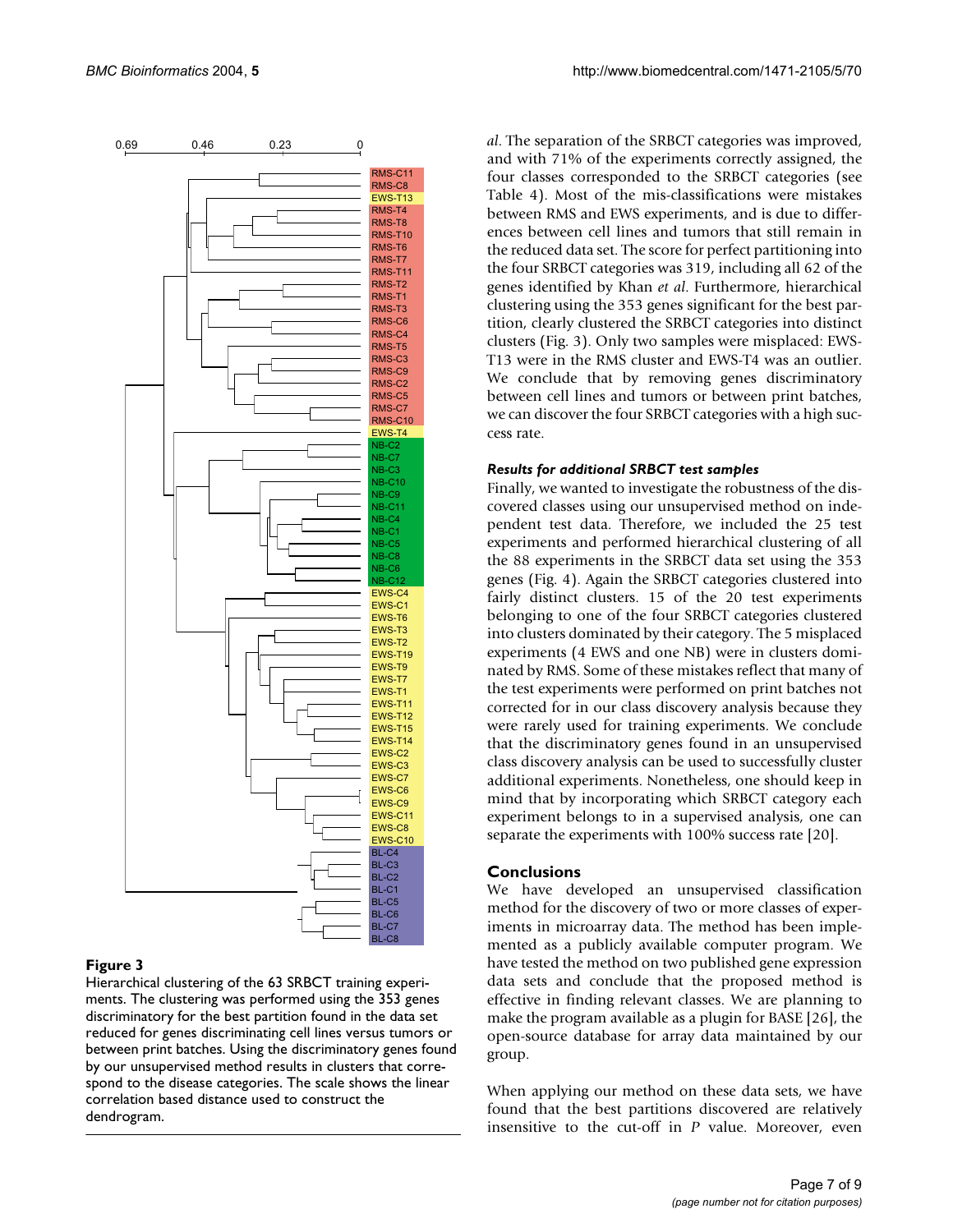<span id="page-7-0"></span>

Hierarchical clustering of all 88 SRBCT experiments. The clustering was performed using the 353 genes discriminatory for the best partition found using our unsupervised method applied to the training data set reduced for genes discriminating cell lines versus tumors or between print batches. Using these genes, the test samples cluster in clusters dominated by the correct disease category. The scale shows the linear correlation based distance used to construct the dendrogram.

though there is no guarantee that the simulated annealing algorithm finds the optimal score, we found that highquality local minimas are discovered. Nevertheless, any user of the program will benefit from experimenting with the values of the parameters in the algorithm to explore the particular details of each data set.

The method was designed for unsupervised classification, but it can also be very useful for quality control when classes of experiments are known. It is common to look for an over-abundance of discriminatory genes separating known classes. In such a scenario, it may be useful to seek the partitions having the largest overabundance of discriminatory genes. Thereby, one can rule out potential problems, as highlighted by our example of the print batches for the SRBCT experiments. The SRBCT experiments were performed on arrays produced by the first generation of cDNA microarray printers. Using our class discovery program on more recent data sets our experience is that differences due to print batches are much smaller (data not shown). Nevertheless, we think that our results using the SRBCT data set illustrates how experimental artifacts can be found and corrected for when using our class discovery program. Here, one should keep in mind the crucial importance of random experimental design: if each SRBCT category had been investigated using a unique print batch, there would be no way to disentangle the relevant biology from artifacts. Moreover, these findings illustrate that it is important to know the procedural steps underlying an experiment to be able to interpret discovered classes.

# **Availability and requirements**

Project name: MCD – Multiclass discoverer

Project homepage: [http://bioinfo.thep.lu.se/classdiscov](http://bioinfo.thep.lu.se/classdiscoverer) [erer](http://bioinfo.thep.lu.se/classdiscoverer)

Operating systems: Linux, Windows, Mac OS X

Programming language: Perl

Other requirements: The Perl modules: Algorithm::Numerical::Shuffle, POSIX, Statistics::Distributions, Storable, and Tie::RefHash

License: GNU general public license

Any restrictions to use by non-academics: none

# **Authors' contributions**

YL developed and tested this software under the supervision of MR. Both authors wrote the manuscript.